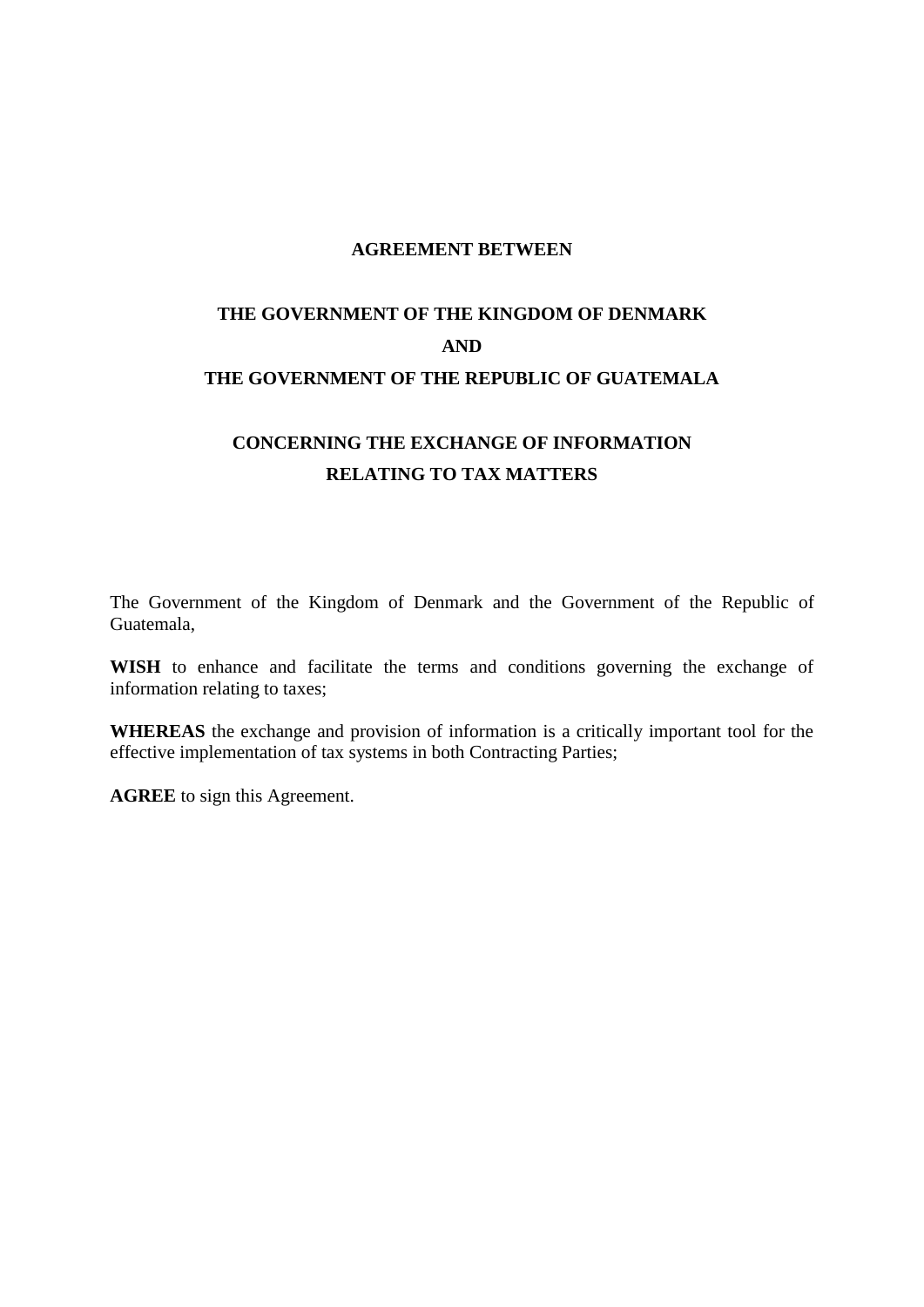#### **Article 1**

#### **Object and Scope of the Agreement**

- 1. The competent authorities of the Contracting Parties shall provide assistance through exchange of information that is foreseeably relevant to the administration and enforcement of the domestic laws of the Contracting Parties concerning taxes covered by this Agreement. Such information shall include information that is foreseeably relevant to the determination, assessment and collection of such taxes, the recovery and enforcement of tax claims, or the investigation or prosecution of tax matters. Information shall be exchanged in accordance with the provisions of this Agreement and shall be treated as confidential in the manner provided in Article 8.
- 2. The rights and safeguards secured to persons by the laws or administrative practice of the Requested Party remain applicable to the extent that they do not unduly prevent or delay effective exchange of information.

#### **Article 2**

#### **Jurisdiction**

A Requested Party is not obligated to provide information which is neither held by its authorities nor in the possession or control of persons who are within its territorial jurisdiction.

# **Article 3**

#### **Taxes Covered**

- 1. The taxes which are the subject of this Agreement are taxes of every kind and description imposed in the Contracting Parties.
- 2. This Agreement shall also apply to any identical or any substantially similar taxes imposed after the date of signature of the Agreement in addition to or in place of the existing taxes. The competent authorities of the Contracting Parties shall notify each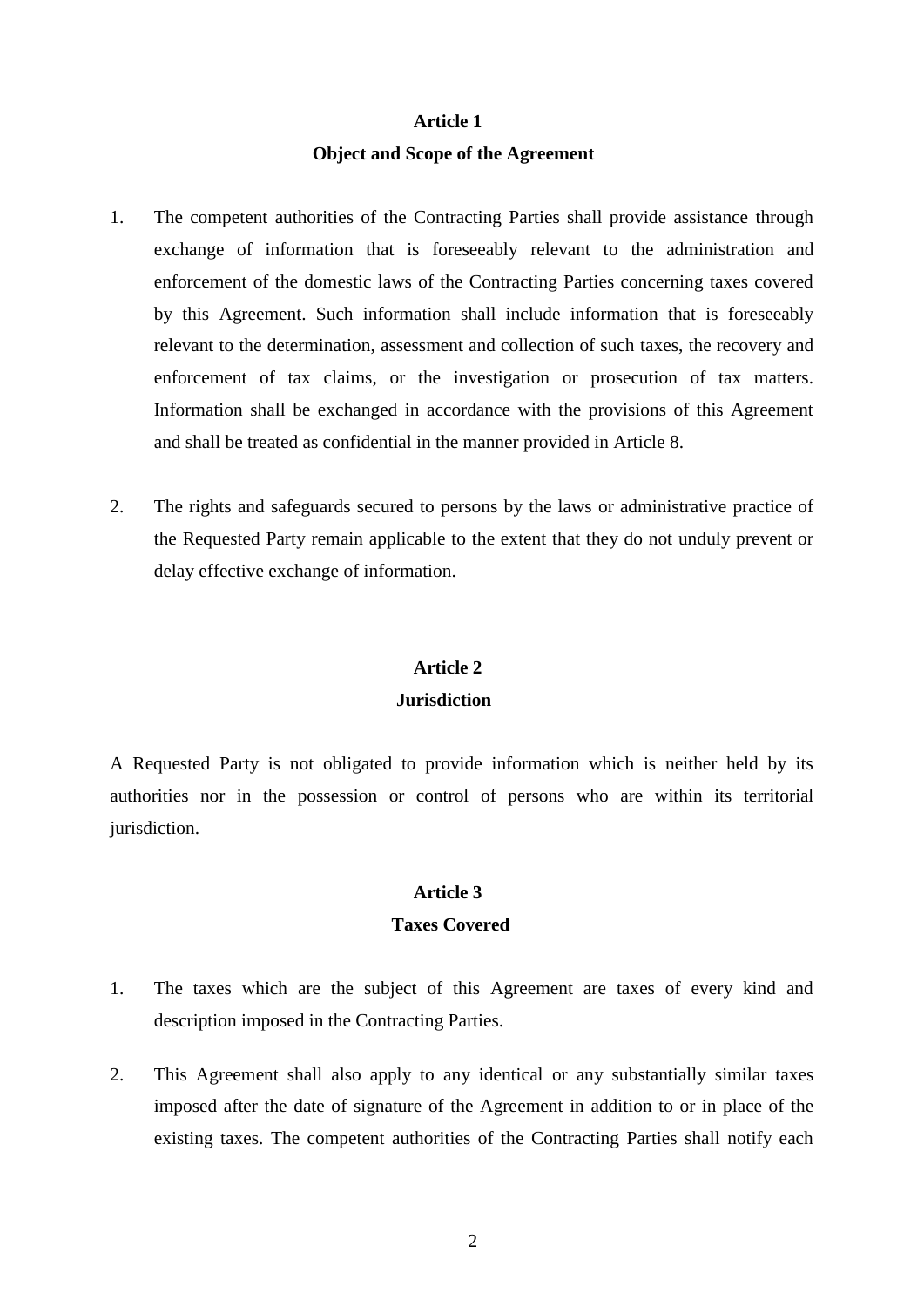other of any substantial changes to the taxation and related information gathering measures covered by the Agreement.

### **Article 4 Definitions**

- 1. For the purposes of this Agreement, unless otherwise defined:
	- a) the term "Contracting Party" means Denmark or Guatemala as the context requires;
	- b) the term "Guatemala" means the land, maritime and air space, including inland waters, the Territorial Sea, the Exclusive Economic Zone and Continental Shelf, over which the Republic of Guatemala exercises sovereign rights and jurisdiction in accordance with its internal law and international law;
	- c) the term "Denmark" means the Kingdom of Denmark including any area outside the territorial sea of Denmark which in accordance with international law has been or may hereafter be designated under Danish laws as an area within which Denmark may exercise sovereign rights with respect to the exploration and exploitation of the natural resources of the sea-bed or its subsoil and the superjacent waters and with respect to other activities for the exploration and economic exploitation of the area; the term does not comprise the Faroe Islands and Greenland;
	- d) the term "competent authority" means:
		- (i) in Guatemala, the Superintendent of the Superintendencia de Administración Tributaria, his authorised representative or the authority which is designated as a competent authority for the purposes of this Agreement;
		- (ii) in Denmark, the Minister for Taxation or his authorized representative;
	- e) the term "person" includes an individual, a company and any other body of persons;
	- f) the term "company" means any body corporate or any entity that is treated as a body corporate for tax purposes;
	- g) the term "publicly traded company" means any company whose principal class of shares is listed on a recognised stock exchange provided its listed shares can be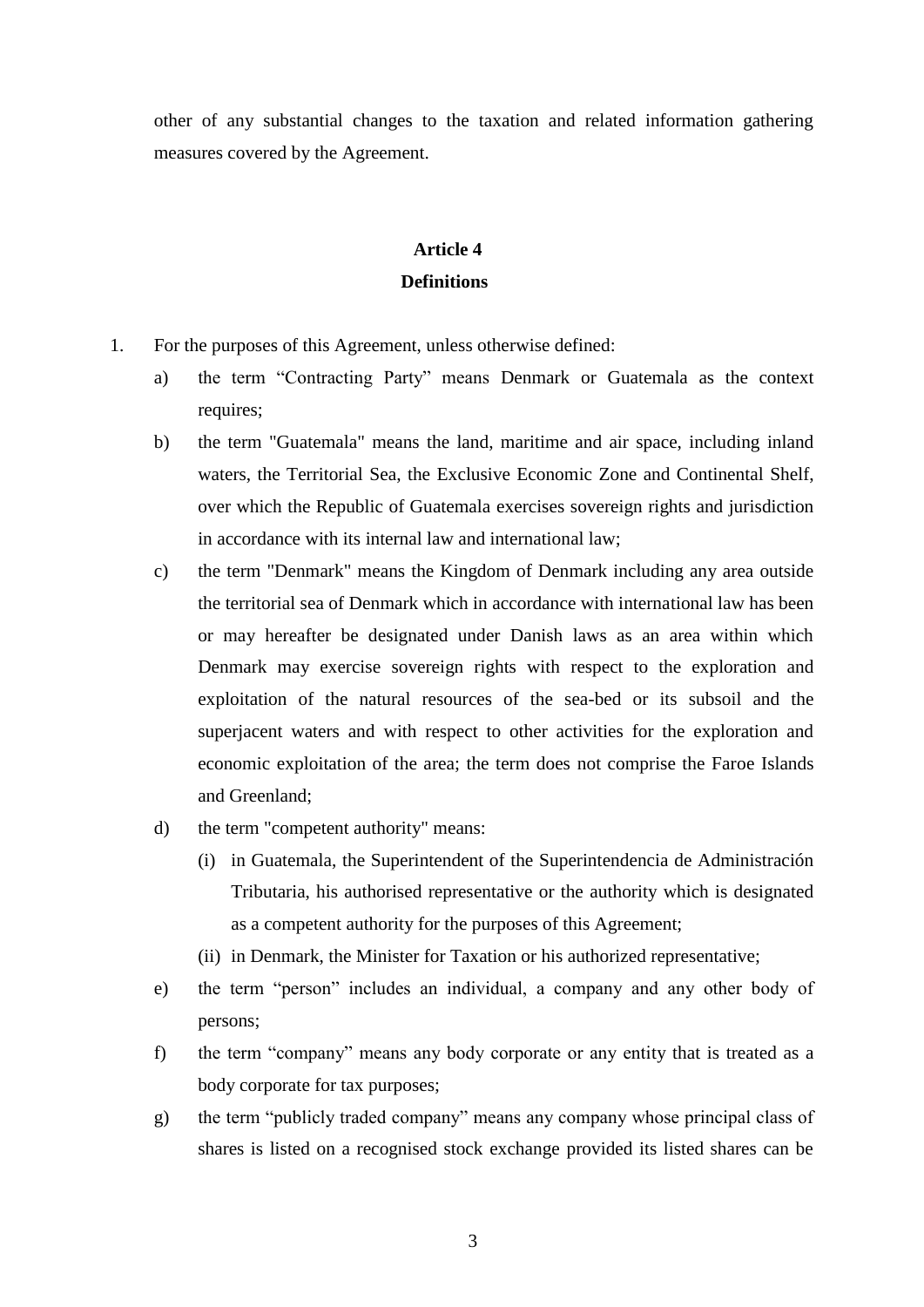readily purchased or sold by the public. Shares can be purchased or sold "by the public" if the purchase or sale of shares is not implicitly or explicitly restricted to a limited group of investors;

- h) the term "principal class of shares" means the class or classes of shares representing a majority of the voting power and value of the company;
- i) the term "recognised stock exchange" means any stock exchange agreed upon by the competent authorities of the Contracting Parties;
- j) the term "collective investment fund or scheme" means any pooled investment vehicle, irrespective of legal form. The term "public collective investment fund or scheme" means any collective investment fund or scheme provided the units, shares or other interests in the fund or scheme can be readily purchased, sold or redeemed by the public. Units, shares or other interests in the fund or scheme can be readily purchased, sold or redeemed "by the public" if the purchase, sale or redemption is not implicitly or explicitly restricted to a limited group of investors;
- k) the term "tax" means any tax to which the Agreement applies;
- l) the term "Requesting Party" means the Contracting Party requesting information;
- m) the term "Requested Party" means the Contracting Party requested to provide information;
- n) the term "information gathering measures" means laws and administrative or judicial procedures that enable a Contracting Party to obtain and provide the requested information;
- o) the term "information" means any fact, statement or record in any form whatever;
- p) the term "criminal tax matters" means tax matters involving intentional conduct which is liable to prosecution under the criminal laws of the Requesting Party;
- q) the term "criminal laws" means all criminal laws designated as such under domestic law irrespective of whether contained in the tax laws, the criminal code or other statutes.
- 2. As regards the application of this Agreement at any time by a Contracting Party, any term not defined therein shall, unless the context otherwise requires, have the meaning that it has at that time under the law of that Party, any meaning under the applicable tax laws of that Party prevailing over a meaning given to the term under other laws of that Party.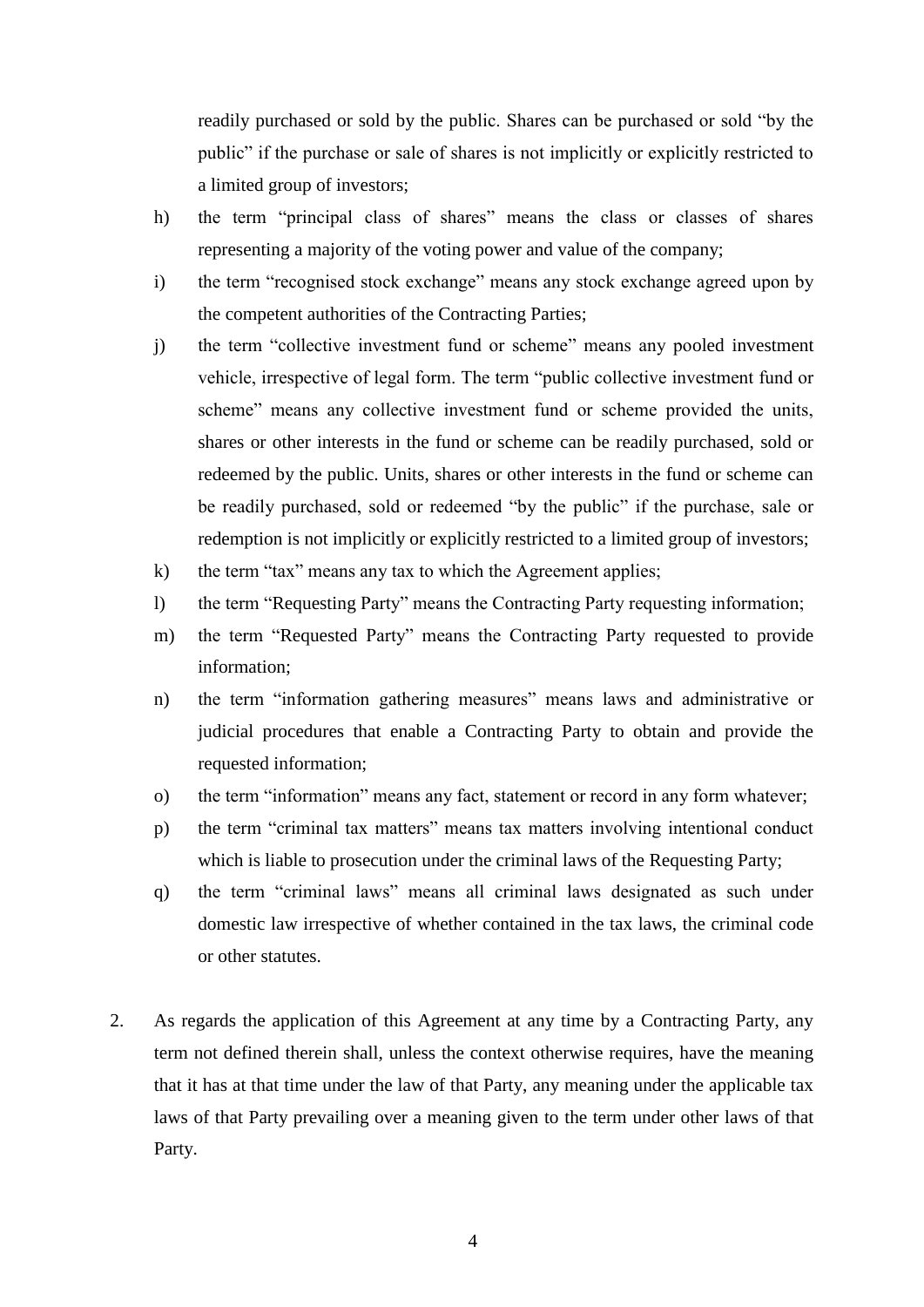#### **Article 5**

#### **Exchange of Information Upon Request**

- 1. The competent authority of the Requested Party shall provide upon request information for the purposes referred to in Article 1. Such information shall be exchanged without regard to whether the conduct being investigated would constitute a crime under the laws of the Requested Party if such conduct occurred in the Requested Party.
- 2. If the information in the possession of the competent authority of the Requested Party is not sufficient to enable it to comply with the request for information, that Party shall use all relevant information gathering measures to provide the Requesting Party with the information requested, notwithstanding that the Requested Party may not need such information for its own tax purposes.
- 3. If specifically requested by the competent authority of a Requesting Party, the competent authority of the Requested Party shall provide information under this Article, to the extent allowable under its domestic laws, in the form of depositions of witnesses and authenticated copies of original records.
- 4. Each Contracting Party shall ensure that its competent authorities for the purposes specified in Article 1 of the Agreement, have the authority to obtain and provide upon request:

a) information held by banks, other financial institutions, and any person acting in an agency or fiduciary capacity including nominees and trustees;

b) information regarding the ownership of companies, partnerships, trusts, foundations, and other persons, including, within the constraints of Article 2, ownership information on all such persons in an ownership chain; in the case of trusts, information on settlors, trustees and beneficiaries; and in the case of foundations, information on founders, members of the foundation council and beneficiaries. Further, this Agreement does not create an obligation on the Contracting Parties to obtain or provide ownership information with respect to publicly traded companies or public collective investment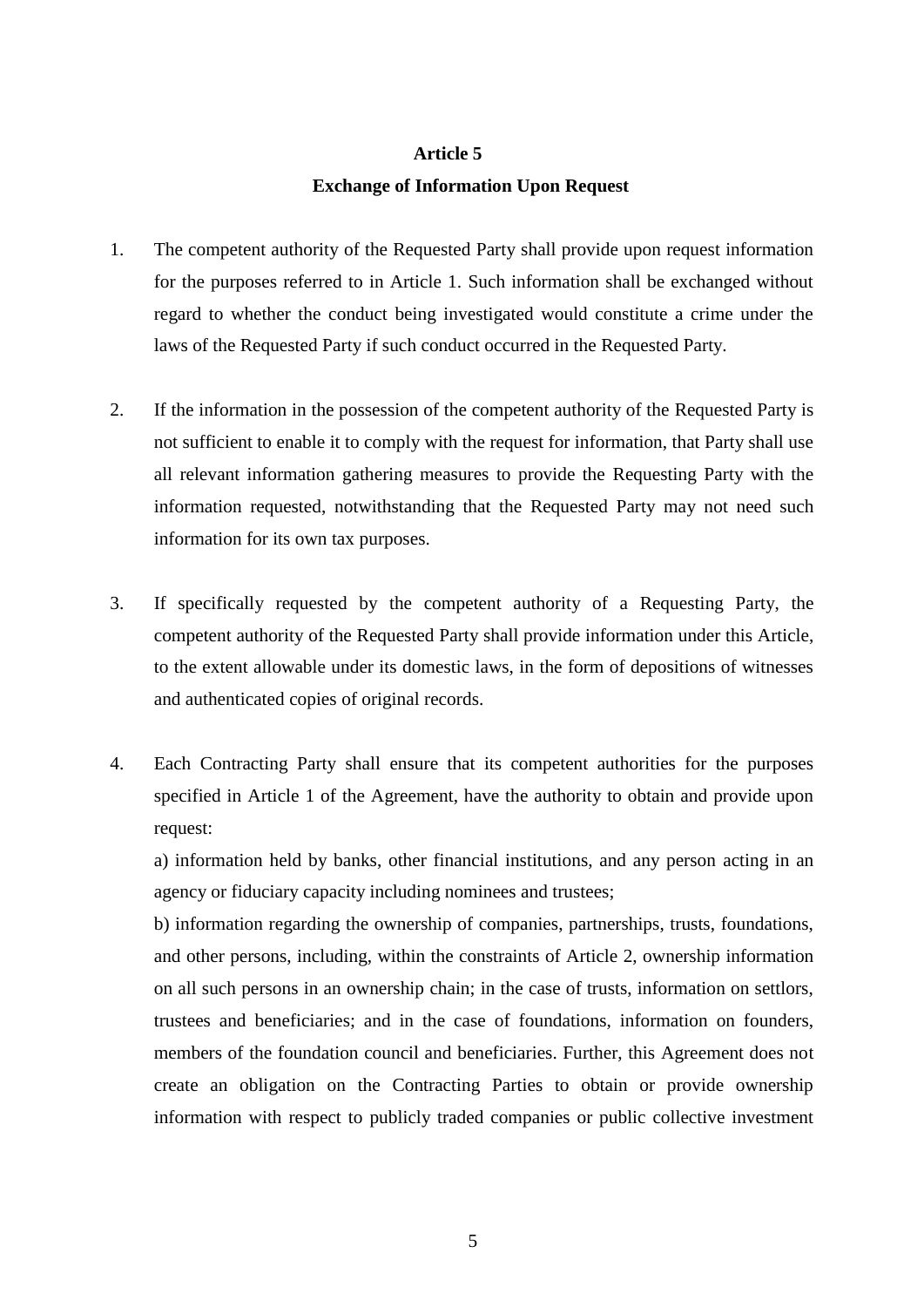funds or schemes unless such information can be obtained without giving rise to disproportionate difficulties.

- 5. The competent authority of the Requesting Party shall provide the following information to the competent authority of the Requested Party when making a request for information under the Agreement to demonstrate the foreseeable relevance of the information to the request:
	- (a) the identity of the person under examination or investigation;
	- (b) a statement of the information sought including its nature and the form in which the Requesting Party wishes to receive the information from the Requested Party;
	- (c) the tax purpose for which the information is sought;
	- (d) grounds for believing that the information requested is held in the Requested Party or is in the possession or control of a person within the jurisdiction of the Requested Party;
	- (e) to the extent known, the name and address of any person believed to be in possession of the requested information;
	- (f) a statement that the request is in conformity with the law and administrative practices of the Requesting Party, that if the requested information was within the jurisdiction of the Requesting Party then the competent authority of the Requesting Party would be able to obtain the information under the laws of the Requesting Party or in the normal course of administrative practice and that it is in conformity with this Agreement;
	- (g) a statement that the Requesting Party has pursued all means available in its own territory to obtain the information, except those that would give rise to disproportionate difficulties.
- 6. The competent authority of the Requested Party shall forward the requested information as promptly as possible to the Requesting Party. To ensure a prompt response, the competent authority of the Requested Party shall:
	- a) Confirm receipt of a request in writing to the competent authority of the Requesting Party and shall notify the competent authority of the Requesting Party of deficiencies in the request, if any, within 60 days of the receipt of the request.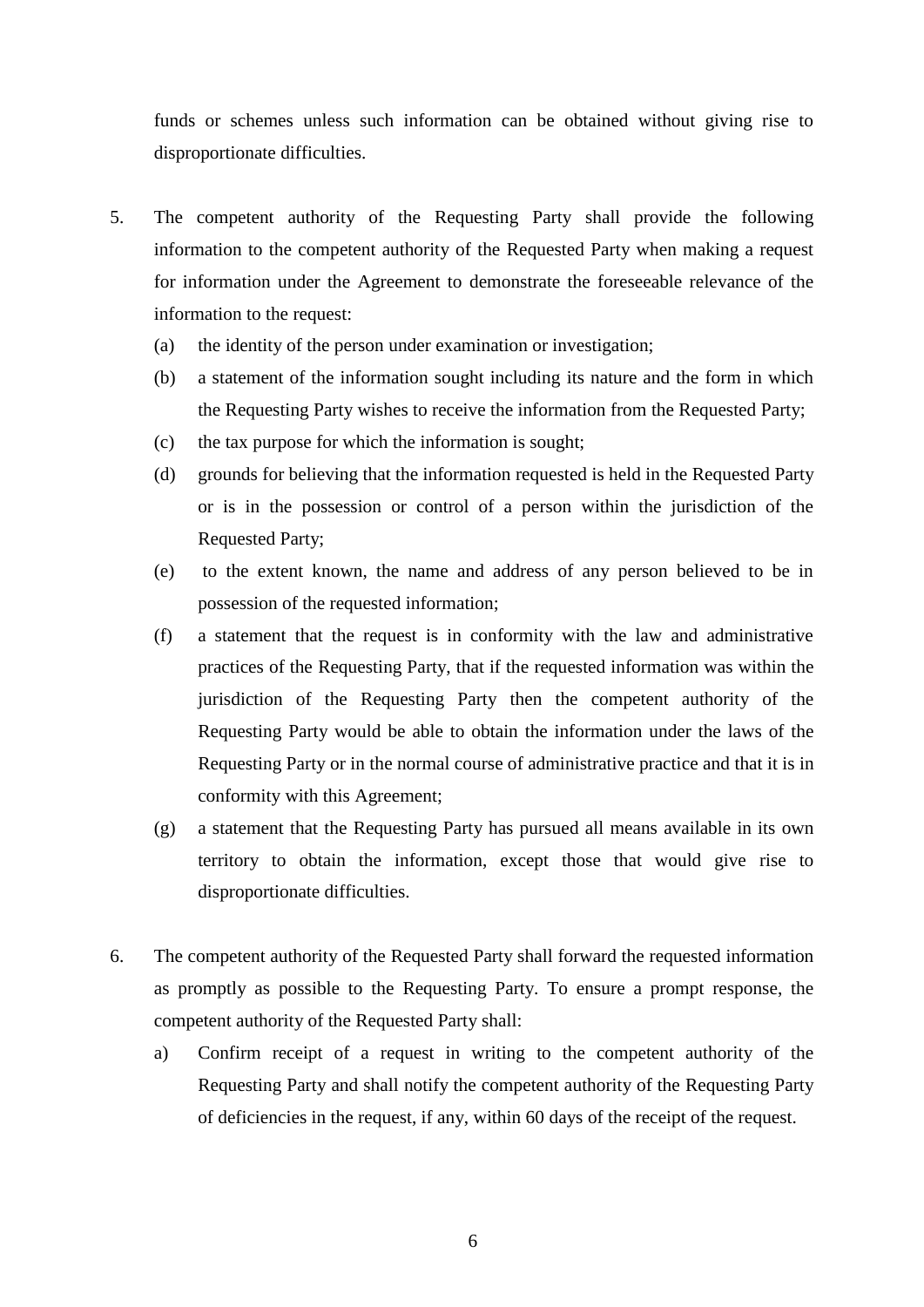b) If the competent authority of the Requested Party cannot obtain and provide the information within 90 days of receipt of the request, including if it encounters obstacles in furnishing the information or it refuses to furnish the information, it shall immediately inform the Requesting Party, explaining the reason for its inability, the nature of the obstacles or the reasons for its refusal.

### **Article 6 Tax Examinations Abroad**

- 1. A Contracting Party may allow representatives of the competent authority of the other Contracting Party to enter the territory of the first-mentioned Party to interview individuals and examine records with the written consent of the persons concerned. The competent authority of the second-mentioned Party shall notify the competent authority of the first-mentioned Party of the time and place of the meeting with the individuals concerned.
- 2. At the request of the competent authority of one Contracting Party, the competent authority of the other Contracting Party may allow representatives of the competent authority of the first-mentioned Party to be present at the appropriate part of a tax examination in the second-mentioned Party.
- 3. If the request referred to in paragraph 2 is acceded to, the competent authority of the Contracting Party conducting the examination shall, as soon as possible, notify the competent authority of the other Party about the time and place of the examination, the authority or official designated to carry out the examination and the procedures and conditions required by the first-mentioned Party for the conduct of the examination. All decisions with respect to the conduct of the tax examination shall be made by the Party conducting the examination.

### **Article 7 Possibility of Declining a Request**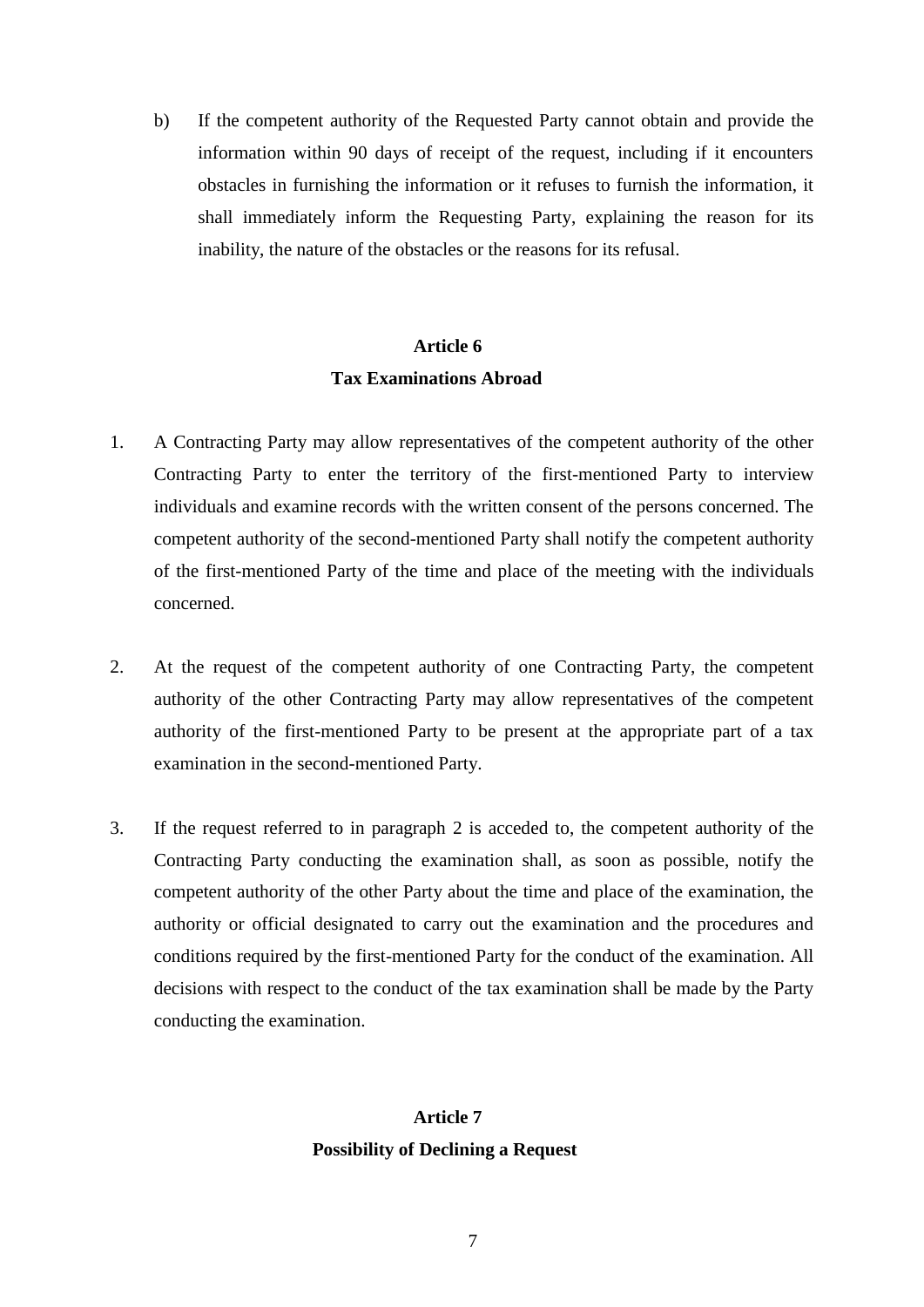- 1. The Requested Party shall not be required to obtain or provide information that the Requesting Party would not be able to obtain under its own laws for purposes of the administration or enforcement of its own tax laws. The competent authority of the Requested Party may decline to assist where the request is not made in conformity with this Agreement.
- 2. The provisions of this Agreement shall not impose on a Contracting Party the obligation to supply information which would disclose any trade, business, industrial, commercial or professional secret or trade process. Notwithstanding the foregoing, information of the type referred to in Article 5, paragraph 4 shall not be treated as such a secret or trade process merely because it meets the criteria in that paragraph.
- 3. The provisions of this Agreement shall not impose on a Contracting Party the obligation to obtain or provide information, which would reveal confidential communications between a client and an attorney, solicitor or other admitted legal representative where such communications are:
	- (a) produced for the purposes of seeking or providing legal advice; or
	- (b) produced for the purposes of use in existing or contemplated legal proceedings.
- 4. The Requested Party may decline a request for information if the disclosure of the information would be contrary to public policy (ordre public).
- 5. A request for information shall not be refused on the ground that the tax claim giving rise to the request is disputed.
- 6. The Requested Party may decline a request for information if the information is requested by the Requesting Party to administer or enforce a provision of the tax law of the Requesting Party, or any requirement connected therewith, which discriminates against a national of the Requested Party as compared with a national of the Requesting Party in the same circumstances.

#### **Article 8**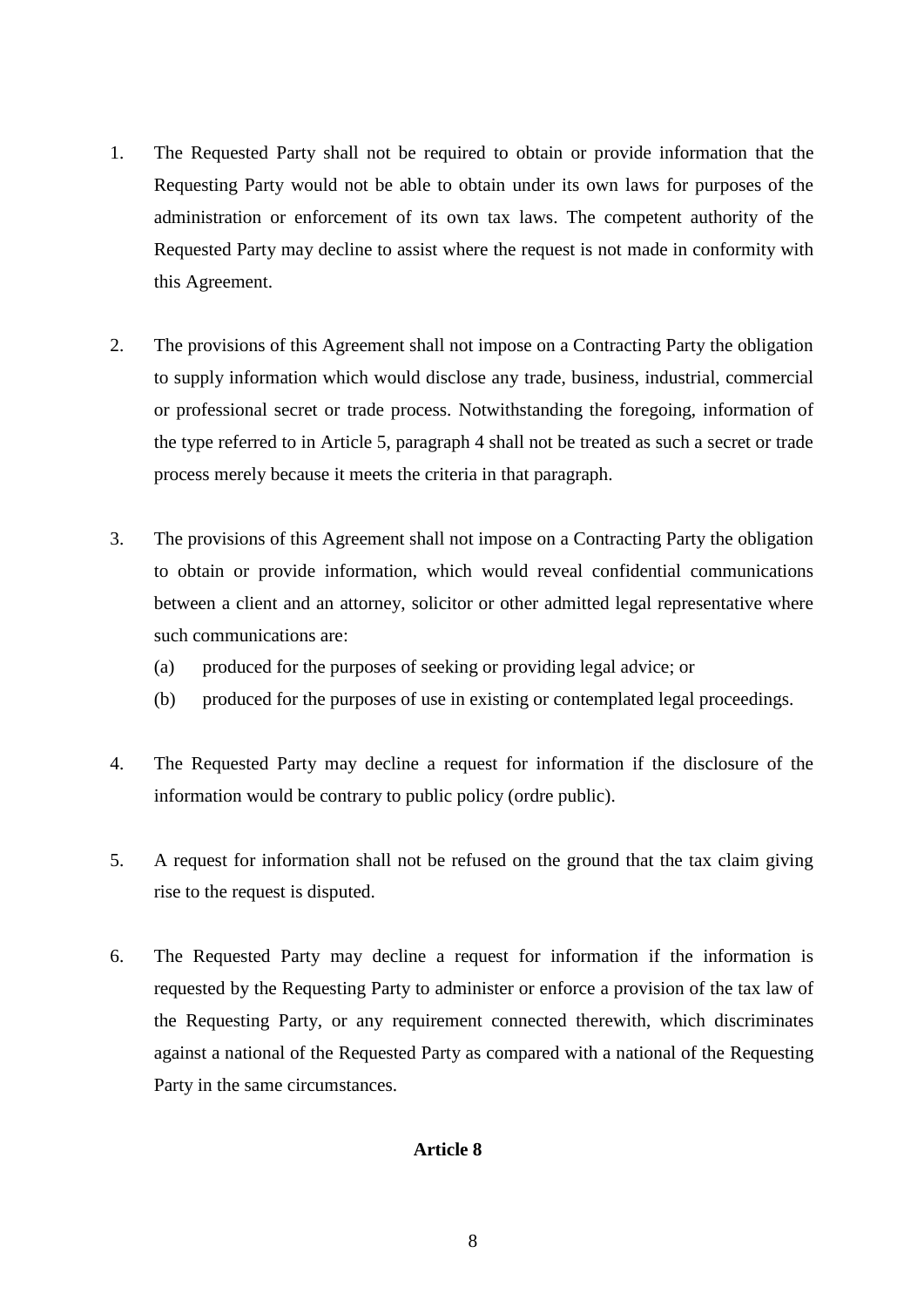#### **Confidentiality**

Any information received by a Contracting Party under this Agreement shall be treated as confidential and may be disclosed only to persons or authorities (including courts and administrative bodies) in the jurisdiction of the Contracting Party concerned with the assessment or collection of, the enforcement or prosecution in respect of, or the determination of appeals in relation to, the taxes imposed by a Contracting Party. Such persons or authorities shall use such information only for such purposes. They may disclose the information in public court proceedings or in judicial decisions. The information may not be disclosed to any other person or entity or authority or any other jurisdiction without the express written consent of the competent authority of the Requested Party.

#### **Article 9**

 **Costs**

Incidence of costs incurred in providing assistance shall be agreed by the competent authorities of the Contracting Parties.

#### **Article 10**

#### **Implementing Legislation**

The Contracting Parties shall enact any legislation necessary to comply with, and give effect to, the terms of the Agreement.

#### **Article 11**

#### **Language**

Requests for assistance and answers thereto shall be drawn up in the English language.

#### **Article 12**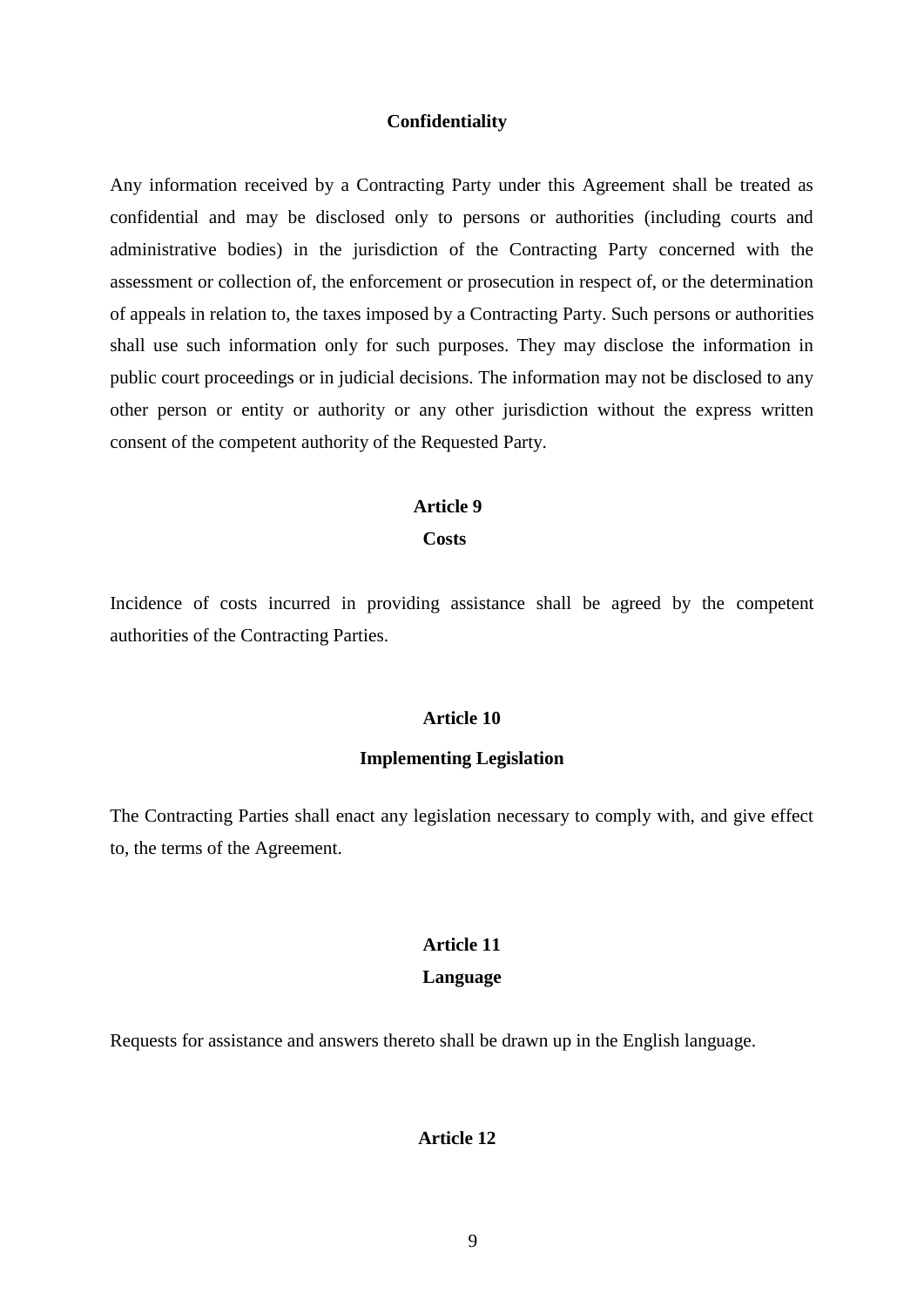#### **Mutual Agreement Procedure**

- 1. Where difficulties or doubts arise between the Contracting Parties regarding the implementation or interpretation of this Agreement, the respective competent authorities shall endeavour to resolve the matter by mutual agreement.
- 2. In addition to the agreements referred to in paragraph 1, the competent authorities of the Contracting Parties may mutually agree on the procedures to be used under Articles 5 and 6.
- 3. The competent authorities of the Contracting Parties may communicate with each other directly for purposes of reaching agreement under this Article.

### **Article 13 Entry into Force**

- 1. Each of the Contracting Parties shall notify the other in writing of the completion of the procedures required by its law for the entry into force of this Agreement.
- 2. This Agreement shall enter into force on the thirtieth day after the receipt of the later of these notifications and shall thereupon have effect:
	- (a) for criminal tax matters on that date;
	- (b) for all other matters covered in Article 1, for taxable periods beginning on or after the first day of January of the year next following the date on which the Agreement enters into force, or where there is no taxable period, for all charges to tax arising on or after the first day of January of the year next following the date on which the Agreement enters into force.

### **Article 14 Termination**